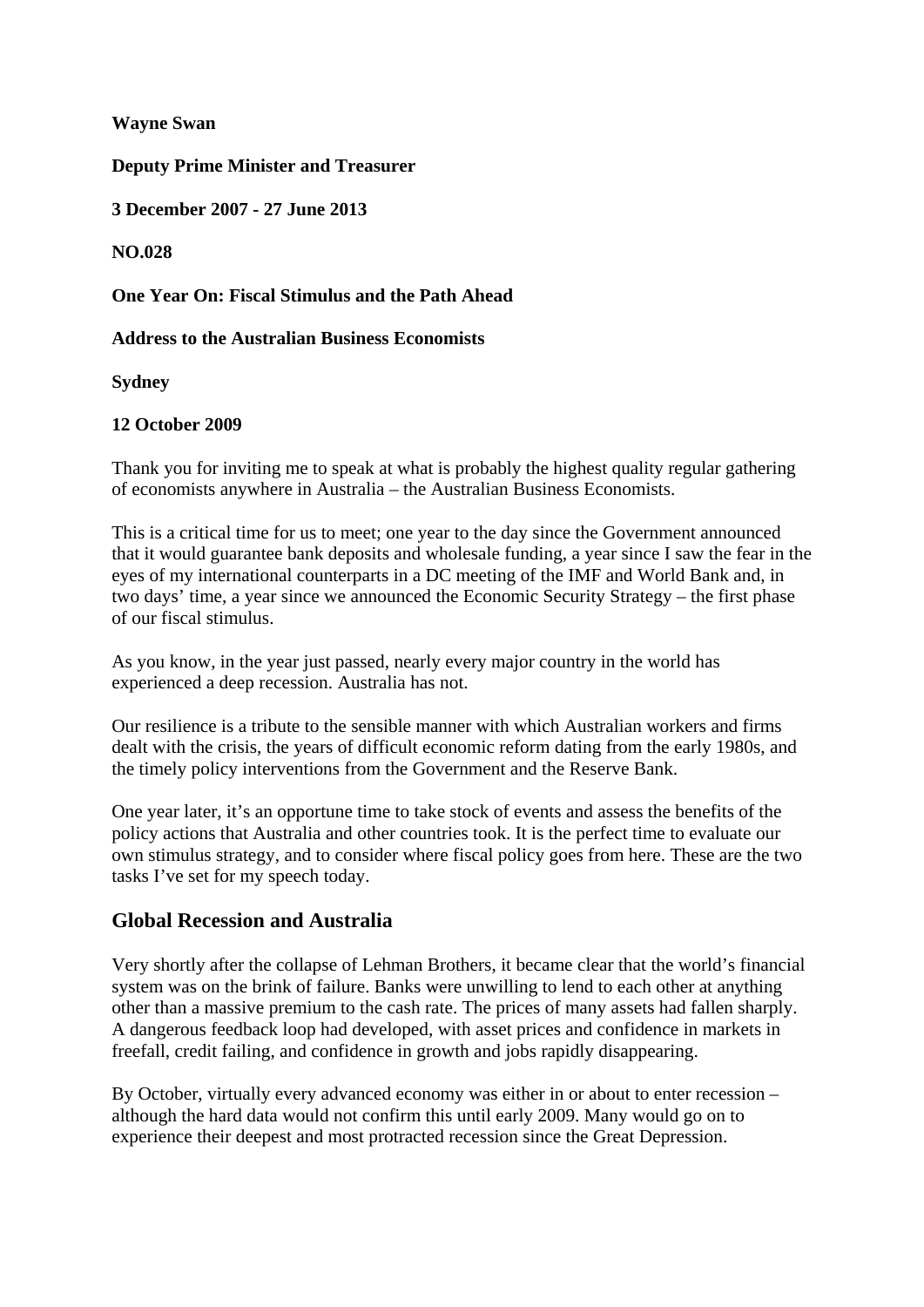Because Australia is a capital importer, developments in world financial markets have significant implications for our economy. The global financial crisis was just such a development, bringing higher risk premiums, lower asset prices, serious gaps in vital credit markets and a hunkering-down across the global economy that caused a large fall in global trade.

In the week leading up to the decisions we took, we had seen the Australian share market suffer its biggest weekly fall since the 1987 stock market crash. The dollar its biggest fall since the float. And the Reserve take its most aggressive stimulatory action in the inflation targeting era.

As the person ultimately responsible for the conduct of economic policy in Australia, I cannot emphasise enough how deeply we felt the impact of these events. The economic numbers were one thing, but far more troubling was the prospect of a 'lost generation' of workers and businesses. Like many of you here, I remembered the dark days of the early 1990s recession, and the suffering friends and family members went through.

## **Best-Practice Stimulus**

So as a Government we determined to do all we responsibly could to cushion the economy and the labour market from this significant disruption.

The first decision was to tackle directly the threat of a loss of access to global capital markets. We guaranteed deposits in the banking system and offered financial institutions access to a government guarantee for their wholesale funding.

The bank guarantee was an extraordinary policy response made necessary by extraordinary events in international banking and financial markets in October 2008. While we had no bank runs in Australia, pictures of bank panic overseas ran almost nightly on Australian TV news, calls started coming into my office about whether our banking institutions were safe, and people were starting to ask whether what was happening overseas could also happen here.

As governments overseas started providing blanket guarantees to their banks, Australian banks were at risk of being pushed to the back of the funding queue by panic-driven international financial markets, even though our banks are strongly capitalised.

The guarantees tackled the crisis at its root, supporting the availability of credit to the economy, and hence supporting private sector activity. Had we not acted when we did there was a real risk that our own financial system would have experienced a seismic event of its own.

Other decisions to support the operation of our financial system were extremely important, such as our continuing investment in residential mortgage-backed securities, to keep alive the securitisation market and to support competition in our mortgage market.

On the fiscal front, our response came in three stages. First - direct support to households, supporting consumption and housing investment. Second - investment in 'shovel-ready' infrastructure – providing critical and timely support to construction-sensitive industries. And third - investment in critical, long-term economic infrastructure.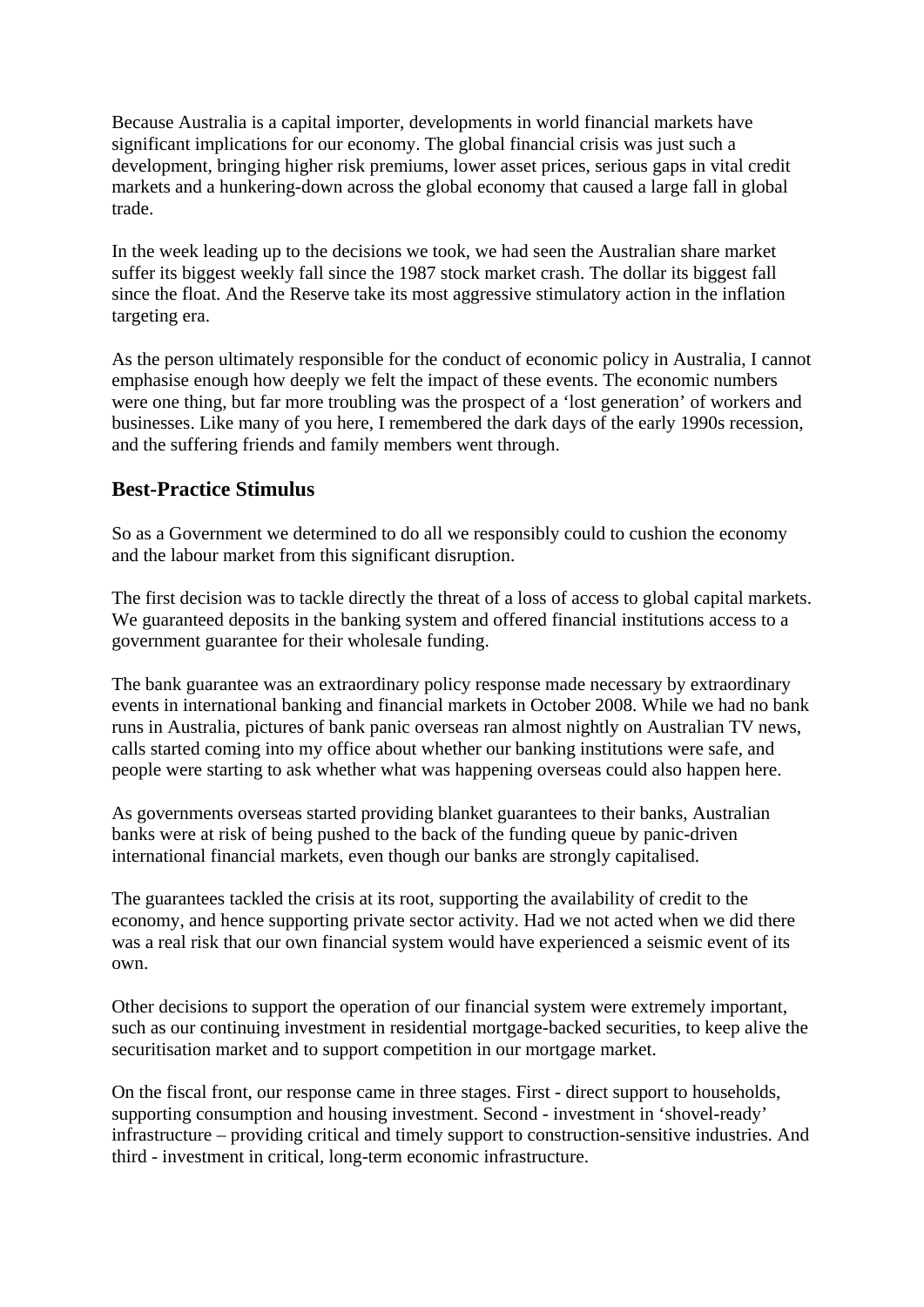The lesson of history is that governments have typically acted too timidly and too late in response to a downturn. We were determined not to repeat those mistakes. We set clear criteria that stimulus be timely, temporary and targeted. And we met them.



Chart One: Change in budget position

Our stimulus was rolled out immediately and with rapid effect. In fact, our response to this downturn is much better correlated with the economic weakness than Australia's responses to the recessions of the early 1980s and 1990s.

The orange bars in this slide show the change in the fiscal position after adjusting for the impact of changes in prices and GDP. That is, it shows the part of the change in the Budget that is due to the deliberate actions of government, rather than the automatic stabilisers. It's a simple decomposition, but it shows that the fiscal impulse from policy actions hits the economy much more rapidly, and then withdraws much more quickly in this downturn than the policy response of the early 1990s.

We were acutely conscious of the experience during the 1990s recession, where a rapidly rising unemployment rate was tied to a rapidly declining level of confidence. Once that damaging feedback loop kicks in, it's very difficult to pull back.

The best advice and the best-available soundings – including from some of you in this room – allowed us to get in early. I think it's a big part of the reason policy has been so much more successful this time round – acting before large falls in employment had set in. In other countries, stimulus was applied after big plunges in activity had already occurred, after unemployment was already rising rapidly, and after confidence was already shot.

Chart Two: GDP growth in advanced economies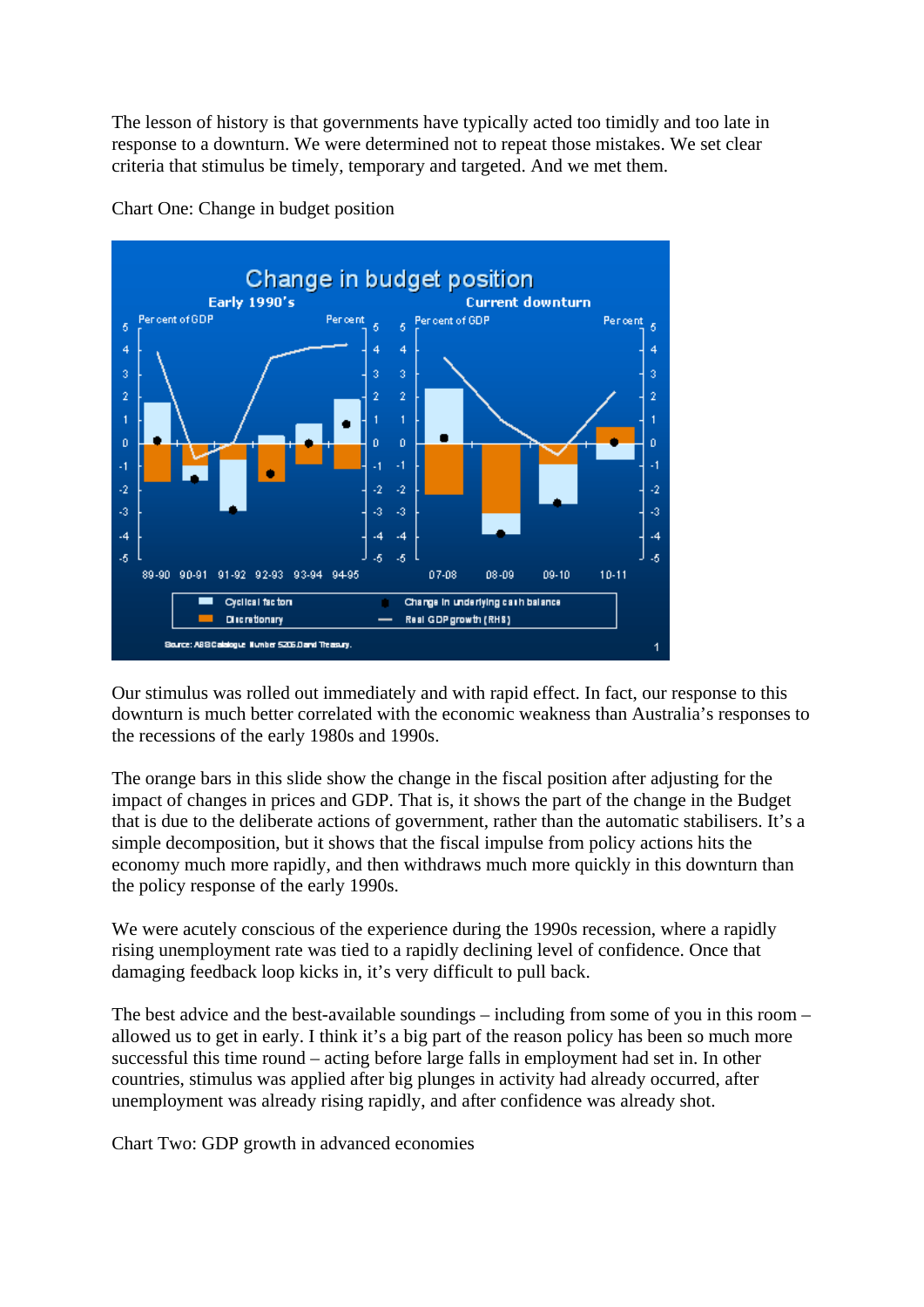

Our actions ensured the Australian economy grew in the year to June – the only one of the world's 33 advanced economies to do so.

It is not true, as offshore commentators sometimes write, that the reason Australia avoided a recession was because of China's growth, but it did help. Our exports overall made a major contribution to GDP growth in the first half of this year, but as you know that contribution was not as big as the contribution of consumption.

While our exports to China are very important to us and are growing rapidly, even so over the first eight months of this year our goods exports to China were only one-fifth of our total goods exports. So though China's continued growth is important and welcome it does not actually explain how we avoided recession.

Chart Three: Estimated impact of fiscal stimulus on GDP growth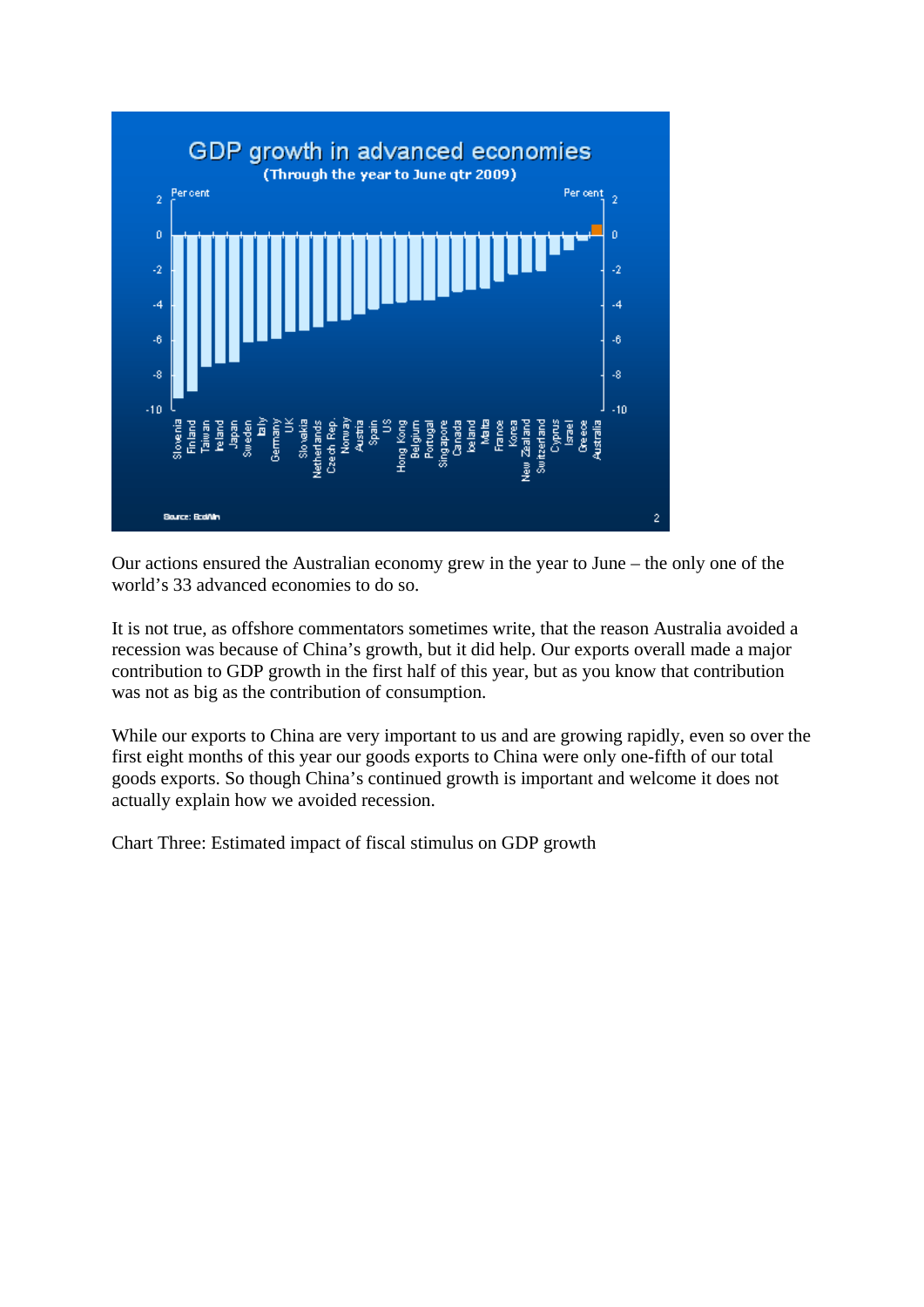

In this chart, you'll see that on Treasury's estimates, without the fiscal stimulus, the Australian economy would have contracted in not only the December quarter of last year, but also in the March and June quarters of this year. And, our economy would have contracted by 1.3 per cent over the year to June. Instead, with the stimulus, the economy expanded by 0.6 per cent.

Importantly, both business and consumer confidence are recovering strongly. For example, consumer confidence is about 45 per cent higher than pre-stimulus levels – a much stronger rebound than has occurred elsewhere in the developed world.

Chart Four: Confidence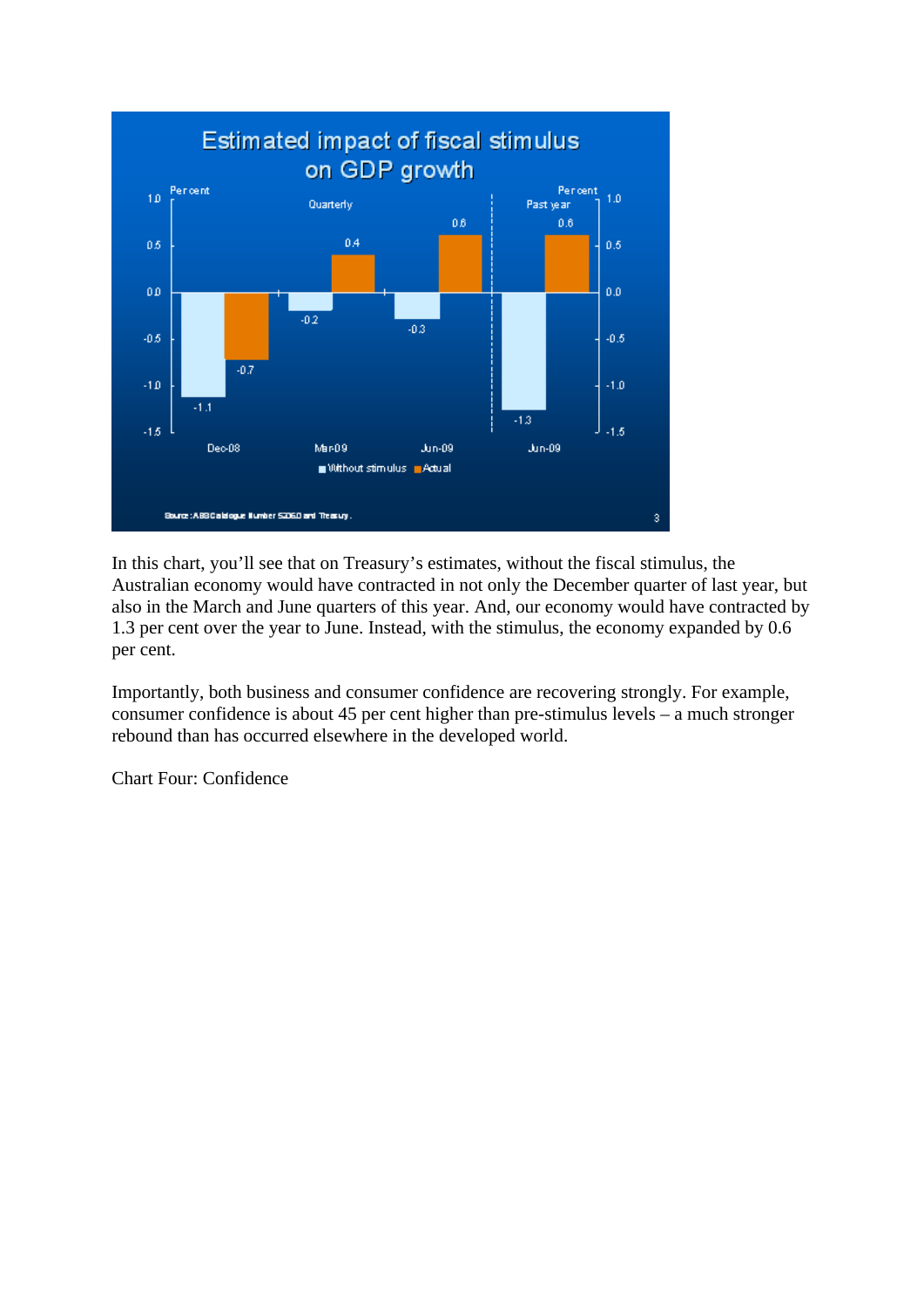

What's most telling about this chart is that the biggest boost to confidence didn't come when we announced our stimulus – although that was important. And it didn't come when families received their stimulus cheques. It came when we received tangible and powerful evidence that our stimulus was working to keep Australia out of recession.

Australians breathed a collective sigh of relief the day we received the GDP outcome for the March quarter, showing Australia had defied global economic gravity. On a personal level, it was one of the most satisfying days I've had in this job. It was powerful evidence that we could indeed come through this crisis in better shape than most had feared.

That's why I have been arguing that the effect of stimulus on confidence is what makes it greater than the sum of its parts. The rapid fiscal and monetary responses kick-started a virtuous cycle of continued spending and investment, leading to higher confidence.

Some people have criticised Australia's economic stimulus for being larger than that of other countries, particularly given the stronger performance of our economy. To that criticism, I would like to make a couple of points.

The first point is that less stimulus would have meant a deeper downturn in our economy and more jobs lost.

The second is that our economy continues to grow at rates that fall short of what's required to prevent further rises in unemployment and will continue to operate well below capacity for some time. And hours worked in the economy have fallen substantially – by the equivalent of more than 200,000 full-time jobs. Don't get me wrong – cutting hours is much better than cutting jobs, but weakness in hours worked remains a potent sign of insufficient aggregate demand in the economy.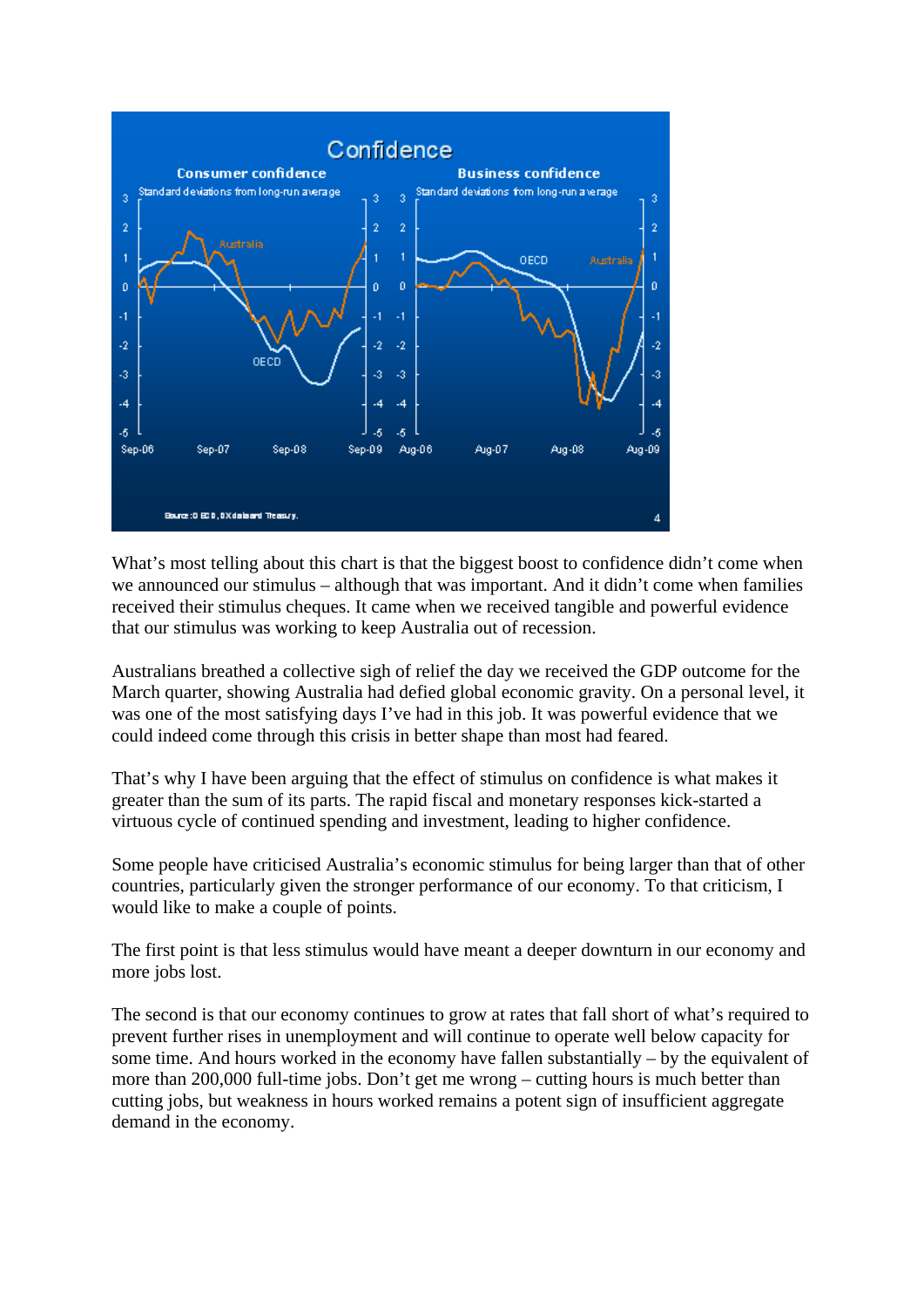The Government's economic stimulus has been an important part of ameliorating the temporary impacts of the global recession, but it also has important long-term benefits. Temporary spending on infrastructure, for example, bringing lasting economic gains.

Perhaps the most important of these gains is avoiding the creation of a generation of longterm unemployed people. Unemployment doesn't just destroy today's output, it leads to permanent destruction of skills. It drags on an economy for years – to say nothing of the price paid by Australians and their families.

Similarly, economic downturns tear away at the economy's capital stock, either through a degrading of existing capital or a failure to invest in new capital. You have all heard of creative destruction. The bankruptcy of otherwise viable firms during a temporary shock to the economy is not creative, it is just destruction.

Both of the factors that I have mentioned – the erosion of human and physical capital – can lead to a permanent loss of output after economic downturns.



Chart Five: Long-term productivity loss

Given the size of the economic downturn expected at the time, the budget forecasts embodied a permanent loss of output of a little more than 2 per cent of GDP – the result of a permanently lower level of productivity. The success of the economic stimulus and the solid performance of the economy more generally, will mean that the forecasts presented in MYEFO due later this year will embody a smaller permanent output loss than we had estimated at Budget.

# **Withdrawal of Stimulus**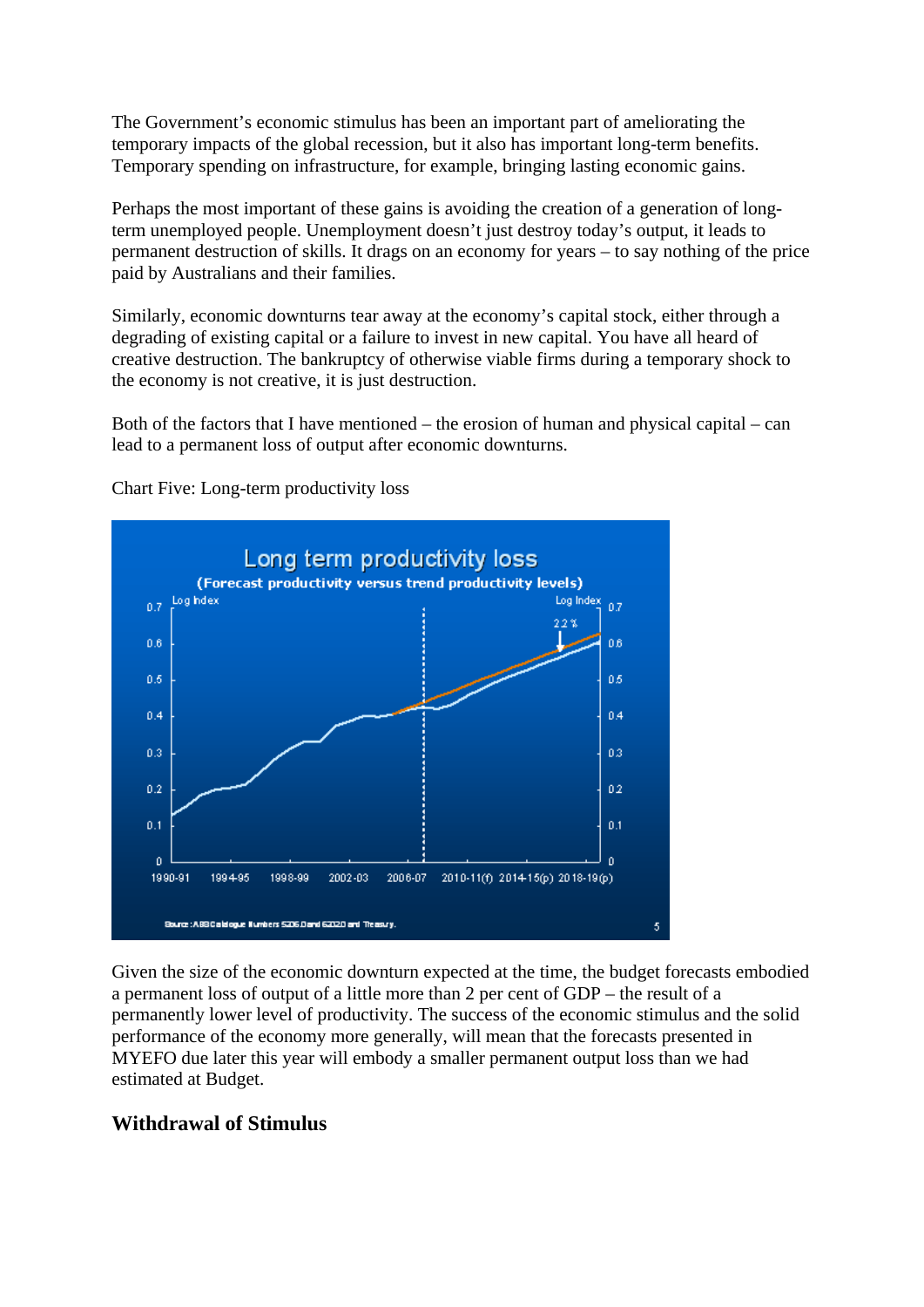When I started thinking about this speech a couple of months ago, I envisaged a fairly rigorous defence of the appropriateness of our fiscal stimulus against its critics. It is a sign of the success of the stimulus that the debate has shifted markedly in more recent times. The harshest, most strident critics of stimulus have changed their minds. Having said stimulus would not work, they now say it has worked too well.

A run of encouraging data, including last week's remarkable unemployment figure, and a 25 basis point rise in the cash rate, have now focused attention on the withdrawal of stimulus. And it is the withdrawal of fiscal stimulus, and its interaction with the withdrawal of monetary stimulus, that I want to turn to now.

In this room, you understand our stimulus is designed to reach its maximum impact quickly, before withdrawing gradually as the economy strengthens. But the fact that the stimulus has already peaked, and is already tapering away, is not well understood by the broader community.



Chart Six: Contribution of fiscal stimulus to GDP growth

As you can see in this slide, after stimulus peaked in the June quarter this year, it contributes less to growth in subsequent quarters, and in fact detracts from growth from early next year.

These are important points to consider for those who argue the Government will be crowding out private sector activity in the future. Our call on domestic resources will soon be falling, not rising. Freeing up resources just as the private sector is looking to expand.

Treasury has estimated the fiscal stimulus contributed around 1 percentage point to growth in the June quarter. In the September quarter, its impact on growth is estimated to be less than half that amount. And in the present quarter, fiscal stimulus is expected to have only a marginal impact on growth.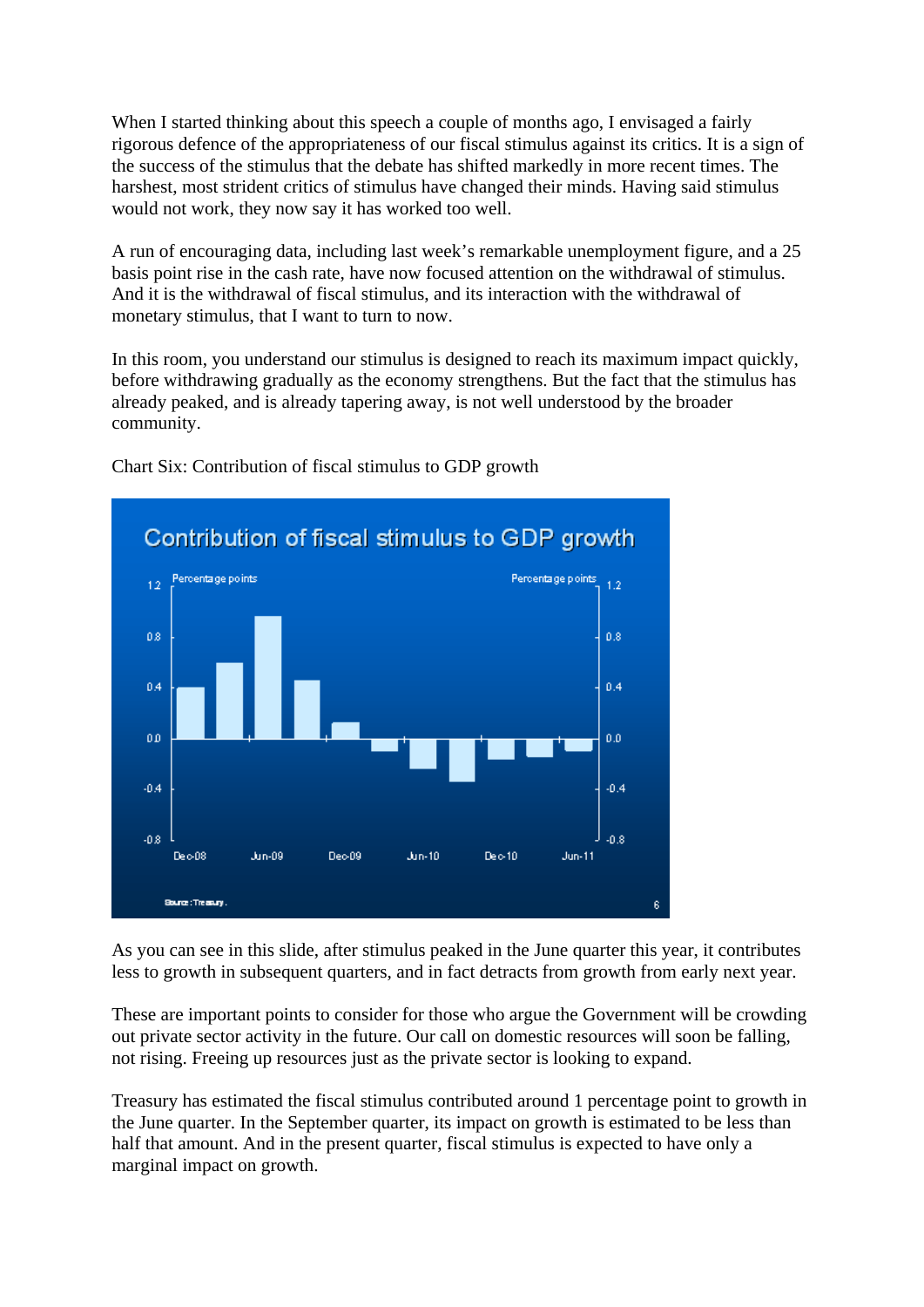As the stimulus is increasingly withdrawn it makes room for the recovery in private sector activity. This was precisely our intention in designing the package. On current estimates, we expect that to occur from the March quarter of 2010. In fact, the gradual phasing down of fiscal stimulus is expected to subtract from growth in every quarter in 2010.

Calls for stimulus to stop fuelling growth in 2010 are based on a misunderstanding. Presumably what those people really mean is they want it to detract even more from growth next year.

There are many reasons why the withdrawal of stimulus is designed to occur gradually and carefully. The first is because I'm one of many – my G20 counterparts foremost among them – who feel the global recovery is not yet assured. Substantial uncertainties remain, and Australians' jobs are still at risk as a consequence.

The second reason is to prevent any sudden drops in economic activity and unwelcome feedback to consumer and business confidence. To entirely remove the fiscal support from the economy at once, would reduce growth by 2½ per cent in 2010. That would risk stalling growth in our economy before a self-sustaining recovery in private activity has taken hold.

Just as all of the monetary policy stimulus won't be withdrawn overnight, nor should the fiscal stimulus be withdrawn sharply or prematurely either. Both are being withdrawn gradually as the economy recovers, working together during the recovery as they did during the downturn.

## **Looking Forward**

Just as we were alert to developments as the global economy deteriorated, so too are we diligently monitoring this tentative recovery.

As I have said consistently and for some time, our fiscal settings are always subject to review, and we will always ensure they remain suited to changing economic circumstances as we come through this global recession.

We are constantly assessing the impact of our stimulus, to ensure it is providing support where the economy most needs it. And we will always be vigilant when it comes to any emerging capacity constraints or other impediments to the successful delivery of infrastructure projects.

While the stimulus is an important part of our fiscal strategy, it's only one part. It's the total fiscal picture that matters when it comes to the impact of government on domestic demand.

Since the end of last year, both the automatic stabilisers and discretionary stimulus spending have moved the budget position in a way that has contributed to economic growth. Our fiscal strategy ensures that as the economy recovers these effects will shift into reverse. That is, as revenues recover and stimulus is withdrawn – the budget position will improve and fiscal policy will subtract from economic growth.

We have made two clear commitments that ensure any improvement in economic conditions means an improvement in our budget position: first, we will offset all new spending; and second, we are banking any improvement in revenue naturally associated with a stronger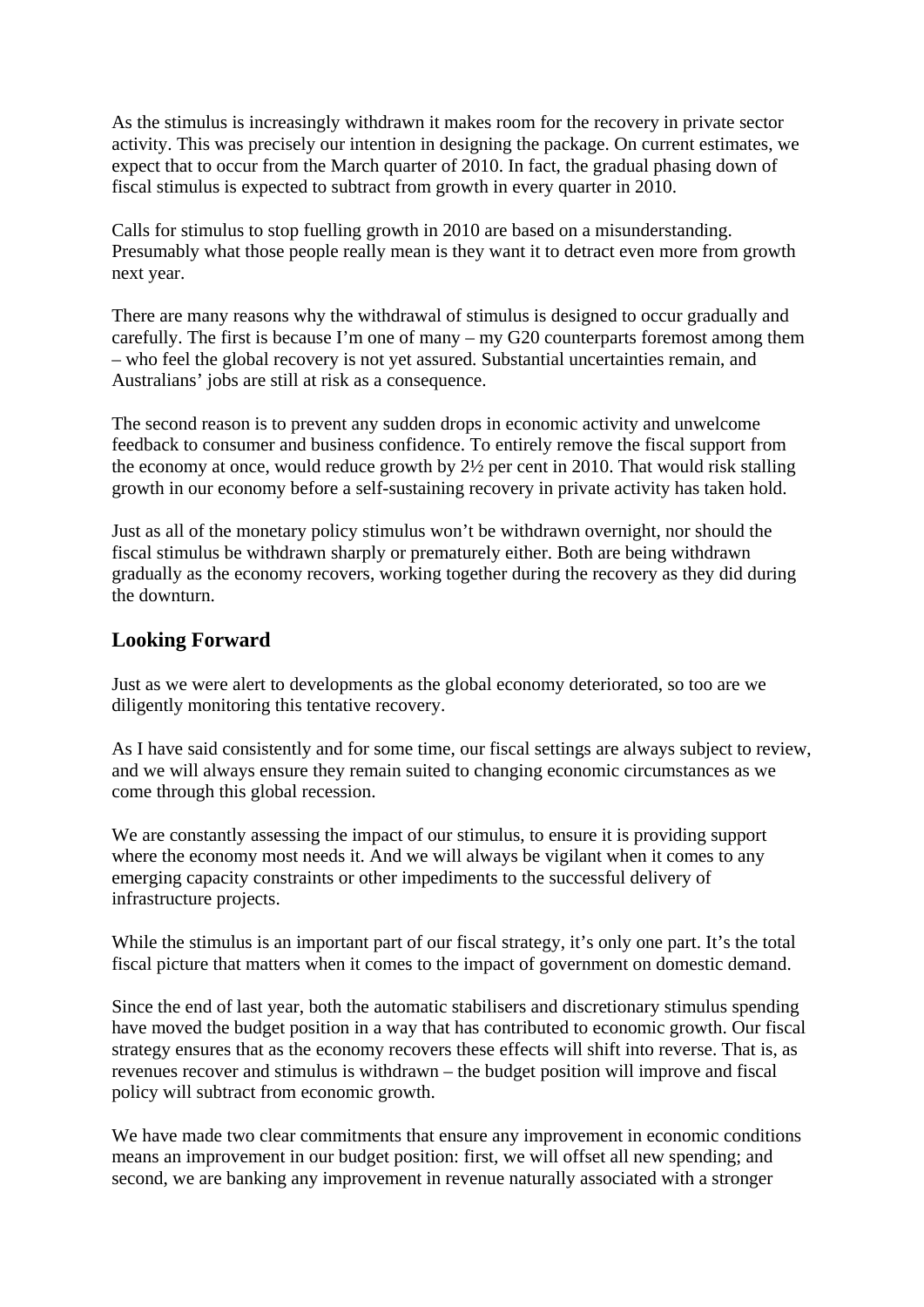recovery. This ensures that the operation of the automatic stabilisers will be allowed to improve the budget position as the economy strengthens in concert with the withdrawal of fiscal stimulus.

I should caution here that it will take time for tax revenue to recover, even with an improved economic outlook. The structure of our tax system means that there can be considerable lags between strengthening activity and increases in revenue from company and capital gains taxes, in particular.

We are also committed to holding real spending growth to 2 per cent a year once the economy is growing above trend. This means our fiscal stance will also be tightening through both automatic and discretionary means.

And I think the response from international credit rating agencies and investors generally, demonstrates their confidence in the Government's ability to deliver on those fiscal commitments.

## **Conclusion**

It is fair to say that the Australian economy has proven its resilience in the face of massive, synchronised recessions in almost all of the world's major economies. The economy is performing better than we had expected at the time of the Budget in May, with implications for the Mid Year Economic and Fiscal Outlook to be released later this year.

Nevertheless, significant challenges and risks remain. As I mentioned, we still expect the economy will operate below capacity for a while yet and for the unemployment rate to continue to rise. The full effects of the fall in Australia's terms of trade are also still being felt, and this will continue to weigh on domestic incomes. Private business investment and company profitability are still expected to decline. And the global economy and global financial markets remain in a more fragile state than they were prior to this crisis. A sustained global recovery is no sure thing.

It is possible the economy could continue to surprise on the upside. We judge that the clear and transparent fiscal strategy I have talked about today continues to be appropriate. But, as I have noted on many occasions, we are monitoring developments closely and we are quite prepared to adjust fiscal policy settings should circumstances warrant it.

We have laid out our plans for supporting the economy during the downturn, and for returning the Budget to surplus during the recovery. Our much-needed investments in nationbuilding infrastructure are helping to ensure the next generation of prosperity is built on sturdier foundations than the last, as will our efforts in critical areas like climate change, health, and tax.

It was not luck that saw Australia avoid recession. In Australia, as the Prime Minister has said, we make our own luck. We made our luck with a quarter century of economic reform. We made our luck by having vigilant regulators, by a swift central bank response to the liquidity problems which arose early in the crisis, and the boldness of its rate cuts from the second half of last year.